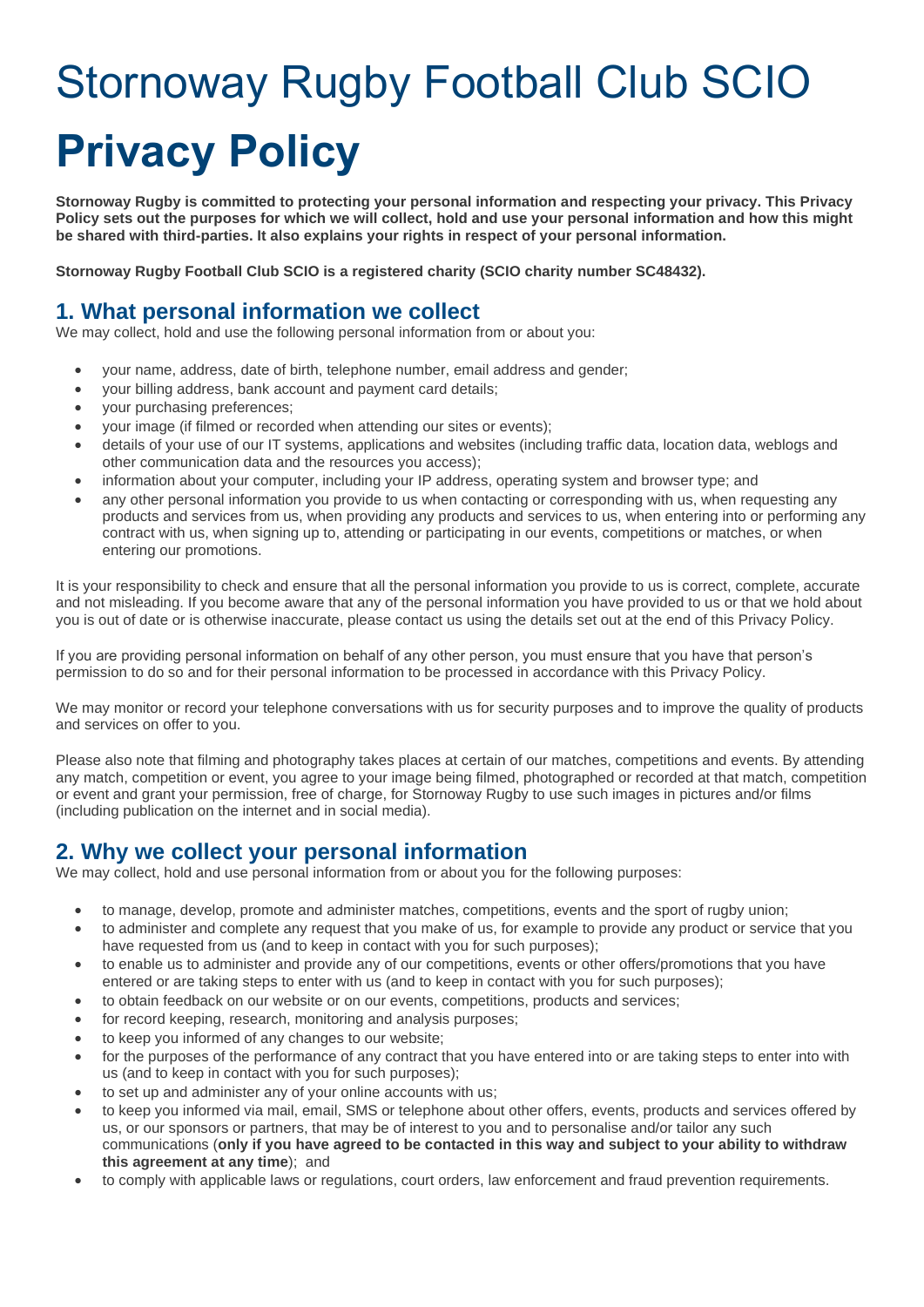We may ask you from time to time if we can collect, hold and use your personal information for other purposes. If we do so, we will provide you with any necessary information on how we will use your personal information for such additional purposes.

## **3. Who we share your personal information with and why**

Unless you specifically agree or ask us to share your personal information with a third-party, your personal information will **only** be shared as follows:

- with other members of our group of companies;
- with our website hosting, server and IT systems providers;
- with any third-party whose services we require to use for the administration, management or completion of any request that you have made of us or any contract that you have entered into (or taken steps to enter into) with us. Depending on the relevant circumstances, these may include our online ticketing services provider, our catering & hospitality services provider, our retail services provider, our printing and fulfilment providers, our customer relationship management database/services provider, the rugby club, body or society of which you are a member, or any third-party operator of a match, competition or event at one of our sites;
- with any third-party whose services we require to use for credit control, debt collection or payment processing purposes;
- with any actual or potential purchaser of the whole or any part of our business or assets (or those of any members of our group of companies);
- with our sponsors or partners to keep you informed via mail, email, SMS or telephone about other offers, events, products and services offered by them that may be of interest to you (**only if you have agreed for your personal** information to be shared in this way and subject to your ability to withdraw that agreement at any time);
- with our professional and legal advisers for the purposes of taking such advice; or
- with any third party where necessary to comply with applicable laws or regulations, court orders, law enforcement, fraud prevention, to enforce the terms under which you contracted with us, or to protect our rights, property or the safety and security of users of our website or attendees at our matches, competitions and events.

If we share your personal information with third-parties, they will be "processors" and subject to written conditions to only process your personal information in accordance with our instructions and to protect it. We will only share your personal information with third-parties if we are required to do so for specific purposes and will take reasonable steps to ensure that recipients only process the disclosed personal information in accordance with those purposes.

# **4. How your personal information is protected and where it is kept**

Your personal information will be held within the United Kingdom or in the European Economic Area on a secure server. We will use reasonable security measures to seek to prevent unauthorised access to your personal information.

If a password is required to access certain areas of our website, IT systems or applications, you are responsible for keeping your password secure and confidential. You must not leave your password unattended or disclose your password to any other person.

# **5. How long your personal information is kept**

Your personal information will be held for no longer than is reasonably necessary for the purpose for which it was obtained. We will carry out periodic reviews of the personal information that we hold about you to ensure that this is the case.

We will also retain your personal information to maintain historical, statistical and statutory records in accordance with applicable laws, regulations or guidance.

# **6. Your rights**

You have the right to request that any inaccurate or incomplete personal information that we hold about you is modified or corrected at any time.

In certain circumstances, you have the right to request that we delete the personal information we hold about you at any time (although this may adversely affect your ability to attend or participate in our matches, competitions or events, to obtain products and services from us, or to use our website).

In certain circumstances, you have the right to request that we restrict or stop the processing of your personal information for specific purposes at any time (although this may adversely affect your ability to attend or participate in our matches, competitions or events, to obtain products and services from us, or to use our website);

In certain circumstances, you have the right to request that we provide your personal information to you in a particular format for your own re-use.

You have the right to access (without charge) the personal information that we hold about you by making a "subject access request" of us at any time.